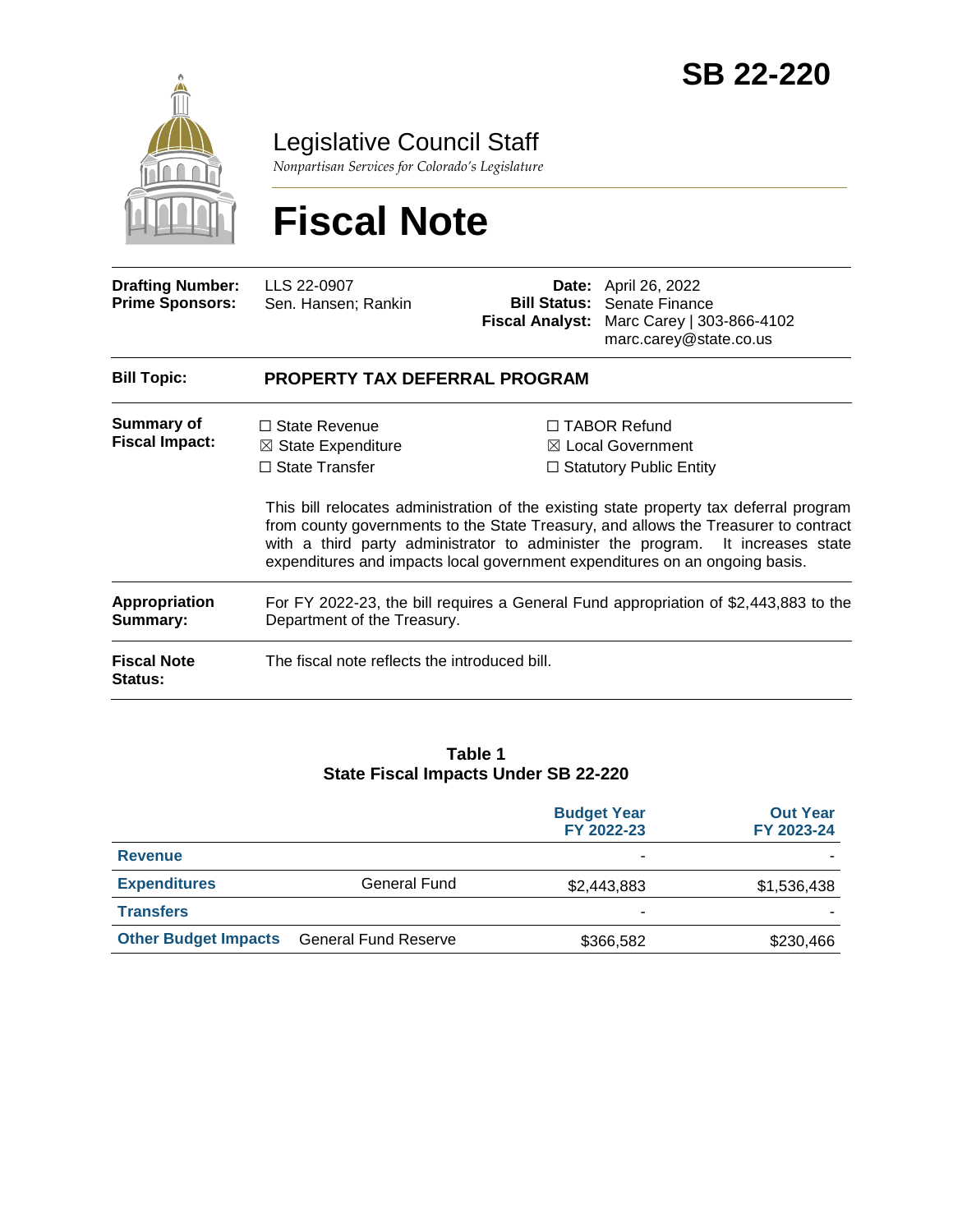# **Summary of Legislation**

Current law includes a property tax deferral program for qualified property owners whose property taxes grow above a certain threshold each year. Through the program, the state makes secured loans to taxpayers to pay property taxes on the taxpayer's homestead. In 2021, the General Assembly statutorily required the Governor and State Treasurer to study the program, and potentially recommend changes. This bill implements some of these recommendations.

The bill shifts administrative responsibilities for the program from county treasurers to the State Treasurer, and specifies that the State Treasurer may:

- conduct a public education campaign about the program;
- contract with a third party to administer the program;
- promulgate rules for program administration.

As part of the revised program, the bill requires:

- taxpayers to file deferral claims with the State Treasurer;
- the State Treasurer to issue and record the certificate of tax deferral with the appropriate county clerk's office;
- the county treasurer to refund any overpayment on an account that has been deferred to person that paid the taxes;
- taxpayers to tender repayment of loans to the state treasurer; and
- the State Treasurer to send updated deferral notices to taxpayers who have previously deferred property taxes reflecting that State Treasurer's new administrative role.

Finally, the bill creates an exception to the requirement that a loan becomes payable for a property that becomes uninhabitable and loses its value as a result of natural causes, including fire, explosion, flood, tornado, action of the elements, act of war or terror, or other causes beyond the control of the property owner.

# **Background**

**Senate Bill 21-293.** Beginning for 2022 property taxes, SB 21-293 expanded the existing property tax deferral program by allowing homeowners to apply to apply for a deferral of a portion of their property taxes if their property tax liability grows by more than 4.0 percent from the average liability over the previous two years. At least \$100 of any property tax increase exceeding 4.0 percent may be deferred. Total deferrals across multiple years is limited to \$10,000 for the property. To qualify, homeowners must apply with their county treasurer by April 1 of the year when tax is due. That bill also required the Governor's Office and State Treasurer study the deferral program and recommend changes to the General Assembly by January 1, 2022. CoreLogic was retained to conduct the required study and produce the final report, submitted on December 30, 2021.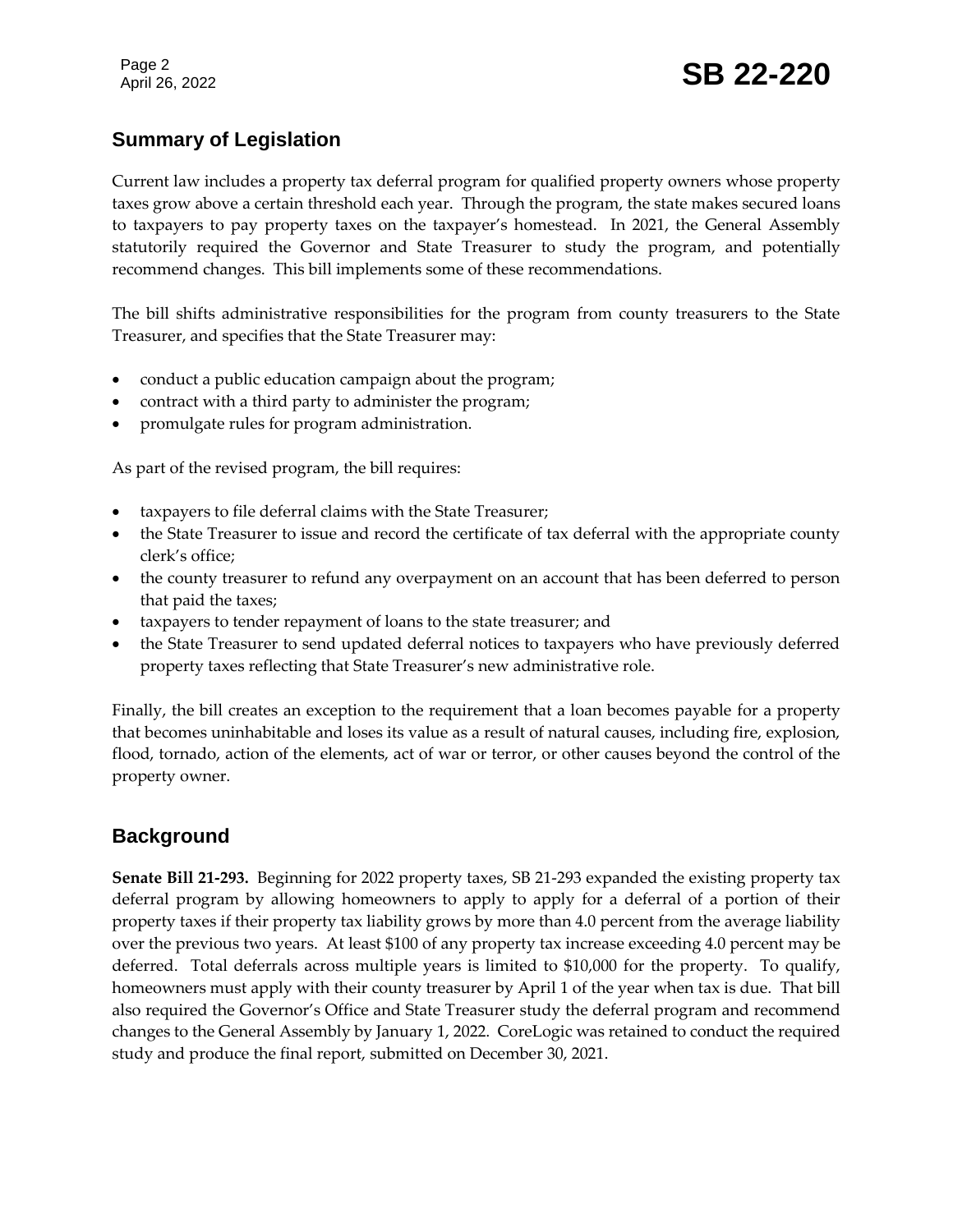**CoreLogic Study Results.** The CoreLogic study found the existing property tax deferral program had very low utilization and was not scalable. Only 17 of 64 Colorado counties had homeowners utilizing the program. The study recommended centralizing administration at the state level to scale the existing program and expand eligibility. State level administration would create operational efficiencies and promote participation.

## **Assumptions**

This fiscal note assumes the property tax deferral program will be altered according the recommendations from the CoreLogic study. Although the State Treasurer will contract with a third party administrator, personnel costs are estimated using the State of Colorado 2022 salary schedule.

### **State Expenditures**

The bill increases state expenditures in Department of the Treasury by \$2,443,883 in FY 2022-23 and \$1,773,782 in FY 2023-24 from the General Fund to contract with a third party administrator to administer the expanded program. Expenditures are shown in Table 2 and detailed below.

|                                               | FY 2022-23  | FY 2023-24  |
|-----------------------------------------------|-------------|-------------|
| Dept. of Treasury - Third Party Administrator |             |             |
| Personal Services (16.0 FTE)                  | \$788,184   | \$859,838   |
| Operating Expenses and Indirect costs         | \$1,655,699 | \$913,944   |
| <b>Total Cost</b>                             | \$2,443,883 | \$1,773,782 |

#### **Table 2 Expenditures Under SB 22-220**

**Third party administrator costs.** Estimated personnel costs associated with program administration include salaries and benefits for a program manager, office manager, ten customer service specialists, two property tax specialists and two accountants. Salaries were estimated using the Colorado State Employee 2022 salary schedule, and have been adjusted in the first year to account for the pay date shift. The third party administrator will also require standard operating expenditures, \$600,000 per year to market the program, and about \$718,000 in FY 2022-23 and \$55,000 annually thereafter to develop an online portal for program participants.

## **Other Budget Impacts**

**General Fund reserve.** Under current law, an amount equal to 15 percent of General Fund appropriations must be set aside in the General Fund statutory reserve beginning in FY 2022-23. Based on this fiscal note, the bill is expected to increase the amount of General Fund held in reserve by the amounts in Table 1, which will decrease the amount of General Fund available for other purposes.